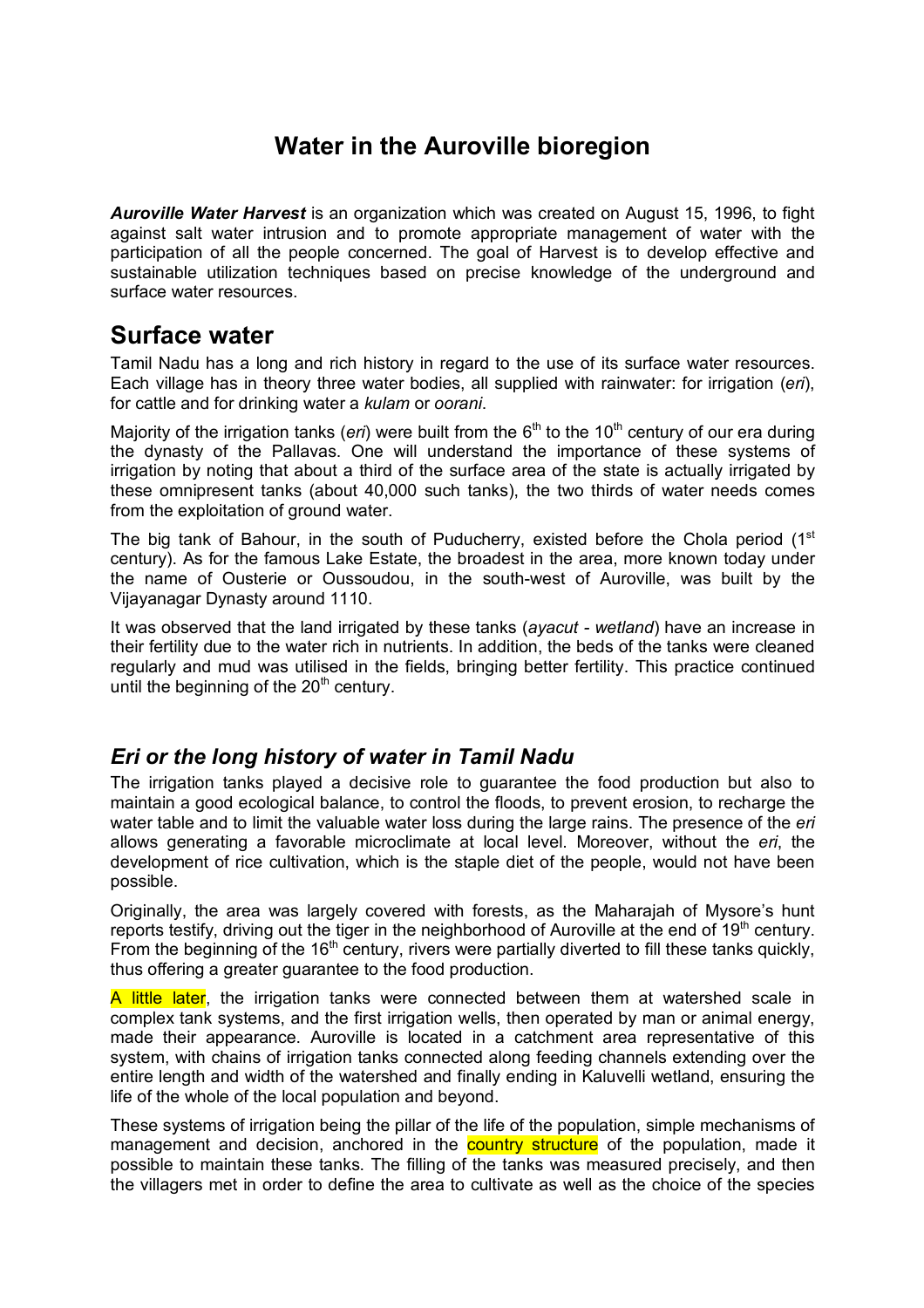and the irrigation plan, thus allowing to ensure an adequate and optimized use of land and water. A person, or more generally a family, " *Neerkatti* ", was in charge of managing the opening of the gates (sluices) to aid the distribution of water to the fields. The sharing of seeds, of work for the fields and maintenance of the irrigation equipment, coupled with an equitable division of the production, ensured a great equality and sustainability, and contributed largely to reinforce social fabric.

Scientific knowledge and traditional wisdom implemented to develop such processes, which ensured and still ensure to a large extent the sustainability of rural life of south India, can only inspire the deepest respect. History proves to us that it is the innovation and the local genius which produced these systems as well as the social and political organization responsible to maintain them. These extraordinary indigenous systems could again play a crucial part in the wellbeing of the populations and the life of the country.

The maintenance of the systems of irrigations (*eri*, control structures, feeding and irrigation channels) was formerly with the responsibility of a local body. This maintenance was ensured by participation through work or financial.

The great famines which devastated India made their appearance only with the British Raj (1857). Indeed, India was known since antiquity for its opulence, its amazing richness and the plenitude of its people. India knew 25 major famines in the second part of  $19^{\text{E}}$  century and 35 to 40 million people died of hunger during the same period. The British government reacted by developing irrigation canals and by improving the degraded structures. Due to these decisions and to the distribution of rice at the most critical periods, there was no more major famine until 1943. Nevertheless, the last great famine took place in 1967.

The British government declared that the common resources belonged to the State and would be managed by the Taxes Service. Later, it imposed a tax on the lands and a right on water for those who used the tanks. The local population was not involved any more in the maintenance of the irrigation systems. The enormous expropriation of the resources of the villages by the government led to the disintegration of the traditional society, its economy and its control. Taxes to maintain the *eri* could not be supported by the population. This extraordinary system of water collection, of centuries of concerted collective labor, this unique example of social participation fell gradually in disuse.

At the end of  $19<sup>th</sup>$  century and during first half of the 20th century the situation became disastrous: famines, impoverishment of the population, but also of the local government, are the rule. The independence so much desired did not bring a reform of the Indian administration. The degradation of the *eri* continued, as well as the growing problems faced by the population, which then turned as one of the engines of the exodus towards the large cities.

### *Today*

Majority of the structures of irrigation today are in bad condition and are largely silted, having lost their original storage capacity because of the absence of regular maintenance such as it was practiced in the past. Drainage and feeder canals, control structures, as well as knowhow related to their usage are on the edge of collapse. The traditional knowledge of the people is being lost.

Becoming aware of the importance of these structures for the life of our area, large efforts are being carried out by *Auroville Water Harvest* for the last twelve years to not only rehabilitate these structures, but also to recreate the necessary institutions in the villages with the participation of all the beneficiaries. *Auroville Water Harvest* is a very present and recognized actor in this field, as a project carrier but as much as partner and adviser to the government and international agencies.

At the same time as the impoverishment of which we speak, the rural population had grown exponentially, bringing an increased pressure on the already decreasing resources. To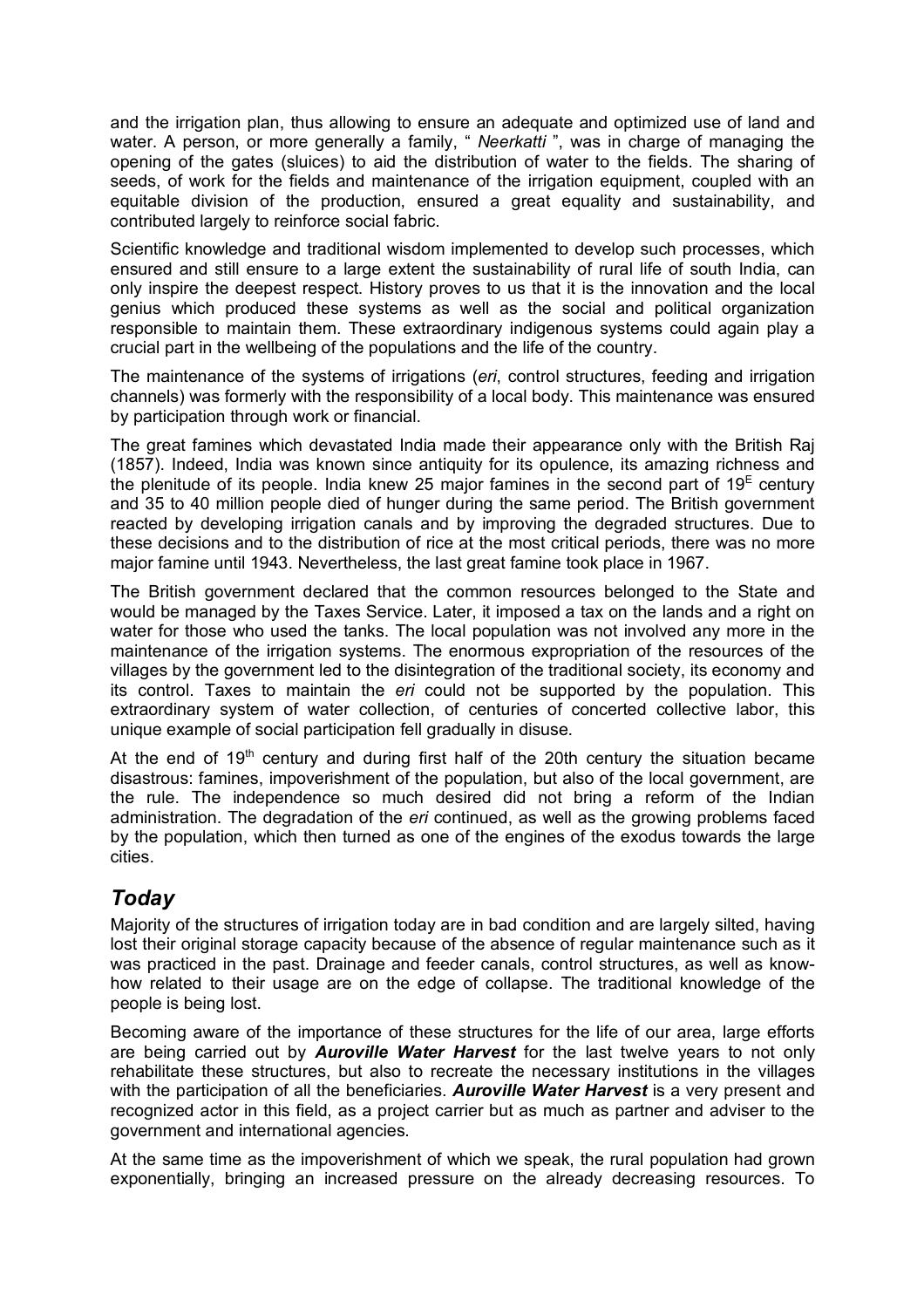ensure their survival, the populations sought other resources, and started to deforest to sell wood for the cities which developed, for construction, ships but also for cooking purpose. Swiftly, in this climate of torrential rains, the ground cover disappearing, erosion took its toll, washing away the arable soil and the remaining vegetation, filling the *eri* and channels even more quickly, opening broad scars like canyons in the ground, and letting lost to the sea what had made the richness of this country.

### *Kulam and oorani*

Apart from these broad irrigation tanks of a few tens to a few hundreds of hectares, the villages all are equipped with small ponds or *kulam*, often masonry made, present for many within the village, close to a temple. *Oorani* and *kulam* are Tamil words which indicate these small village ponds. They have multiple vocations: for domestic use, drinking water, the cattle, and personal hygiene. When this pond is close to a temple, its use is strictly reserved for the ablutions or other usages considered as "pure", which makes it possible to ensure relatively clean water. In other cases, the basin is separate into two, seldom by a physical barrier but by established practice, which makes it possible there still to guarantee a relative cleanliness, while exploiting on self-purification capacity of such ecosystem… and the natural resistance of the population!

Let us keep in mind that all the house works (including education, hygiene and thus the drudgeries of water) are allocated traditionally to the women and girls. Water, with the collection of wood for the kitchen, are so demanding activities under these conditions of environmental degradation, which they very often justify the school absenteeism, digging more deeply and to some extent legitimating the prevailing ditch of the sexes in the contemporary Tamil society.

To come back to our *kulam*, in the majority of the cases water was largely polluted, used as it is as well for common needs as for latrine and animals. Today the *kulam* are also used for providing water necessary for the pesticide pulverization, farm equipment and vehicles cleaning, etc In such cases, the population does not have other choices only to seek access to other drinking water resources, if that is however possible.

In Kuilappalayam for example, the village itself not having a well, the population had no other choice only to go down to the open well near the coastal road, and to bring back water home each day while passing through fields, the road towards the sea not existing at that time. This very day, in Kalupperumbakkam, village located along the southern edge of the marsh of Kaluvelli, a good half of the population draws water in holes arranged in the sandy banks of the village pond which until eight years ago, offered water of sufficient quality to the population. What has happen? This water became contaminated by drained waters of the always increasing quantities of chemical fertilizers and pesticides. This was added to the continual contamination, but up to that point naturally controlled, linked to the other already evoked uses. To address this acute water shortage, the service of the government in charge for water supply (TWAD), developed not less than five wells for the domestic needs of this village. Unfortunately, and as in many villages of the bioregion, all these wells have a high salinity, and their water is unsuitable for consumption. The women thus make the tail with the water hole, and collect water with bowls, heavy work which generates many tensions and moves away the girls from the places of education.

## **Ground water**

That now brings us toward the underground resources, the green revolution and the developments of these thirty last years.

As mentioned earlier, the first wells with vocation of irrigation developed towards the  $16<sup>th</sup>$ century. We must keep in mind that these were open wells, which did not allow to make them very deep, taking into account the nature of the grounds. One thus finds them only in the sectors where water is naturally close to surface at least during part of the year: on the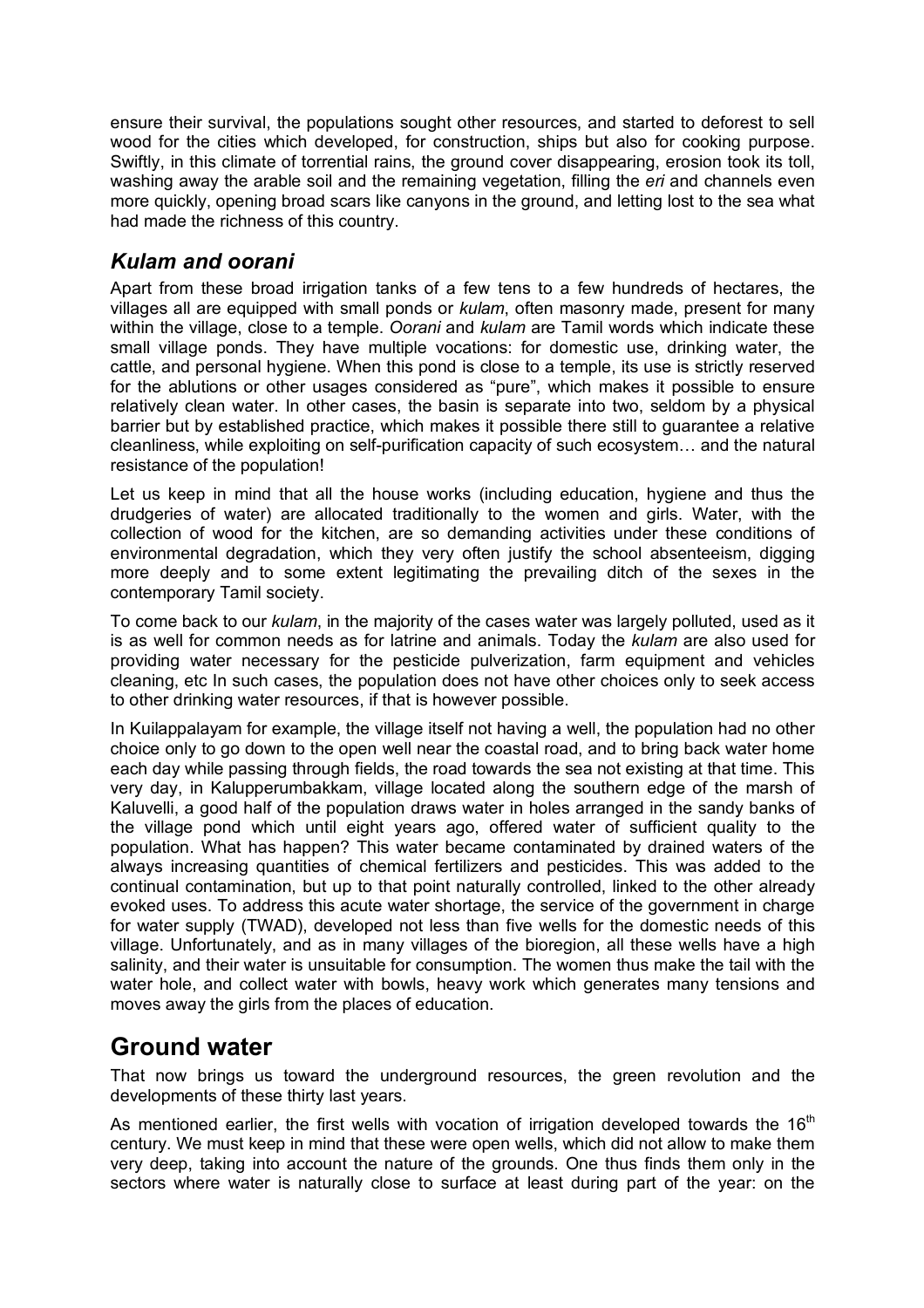alluvial part, close to the beach, or on the argillaceous parts or with slow vertical infiltration. From these wells one often drew water by hand, or used animal haulage, or norias. In addition, in the sector of Puducherry which, because of the French presence, profited quickly from social and technical developments, wells were drilled and tubed rather early. It is necessary to keep in mind that in Puducherry town artesian wells were present (spouting out well) until the fifties. At the beginnings of Auroville and until the eighties, water was often close to surface, which made it possible to extract it with wind mills of the crétois type, with limited extraction capacity.

In the direct area of Auroville, the principal aquifer, called Vanur sandstone, was at 7m above main sea level 1975. Today, this same aquifer is 57m below sea level ! This implies that the subsoil waters circulate now from the sea towards inland, but also that this aquifer presents perfect conditions to be invaded by the sea in very little time. And the fact is that one observes a fast increase in his salinity (measured since 1994), this observation being besides the reason why *Auroville Harvest Toilets* was initially started.

In the same way, but to a lesser extend, the Cuddalore sandstones aquifer, that on which Auroville is located and which corresponds to our red soil, presents an alarming profile now, with water table levels sometimes descending to sea level as far as than 1.5kms inland. This same aquifer is besides already in the course of contamination by sea water more in the south, towards the town of Cuddalore.

What did it occur to reach such situation?

Undoubtedly, the demographic growth is one of the major sources of the problem. In 1950, India counted 357 million inhabitants. By 2006 it counts more than 1.1 billion people and the needs for the population, adding to those related to modernization, made only exponentially increase the exploitation, then the overexploitation, of natural resources.

Problems of food to which the population faced since the middle of  $19<sup>th</sup>$  century and the most serious famines which struck the country during part of the  $20<sup>th</sup>$  century generated a sharp reaction of the government as of the independence, which reached its full extend during the period 1967-1978 with the Green Revolution. The fact is that the population grew much more quickly than the food production.

The engines selected for the Green revolution were the extension of cultivated surfaces, the practice of double cropping and the use of high yield seeds, this combined with the modernization of husbandries, the facilitated access to water, the massive production of fertilisers and the pesticides necessary to these seeds. Double crops means "two monsoons", or the equivalent in the form of water drawn… from under ground! The food bet was won. India, of a country of famine (the last great famine in 1967 decimated 4 million people, that is to say more than one percent of the population), became food exporter in 1978. Multiple economic and social repercussions benefited the population and the country in the form of employment creation, industrial development for fertilizers and pesticides and agricultural machinery etc The Green revolution, practiced in all the developing countries, was regarded as particularly successful in India. On the other hand, the environment and especially surface and ground water, up to that point preserved, started to be largely overexploited but also massively polluted.

#### *The overexploitation and the risks of salinisation*

One of the means chosen by the government to accelerate the agricultural development was to give free (or highly subsidized) electricity to the farmers. The rich land owners were thus equipped gradually, drilled wells, installed submersible pumps ever deeper, and extracted ever more gigantic volumes of water, without any mechanism of regulation. This tendency did nothing but worsen thereafter. The absence of measures to limit this established practice, a total lack of public information on the limited resources, coupled with a welcomed political laxity in a country with strong rural population, gradually brought the situation to its roof. In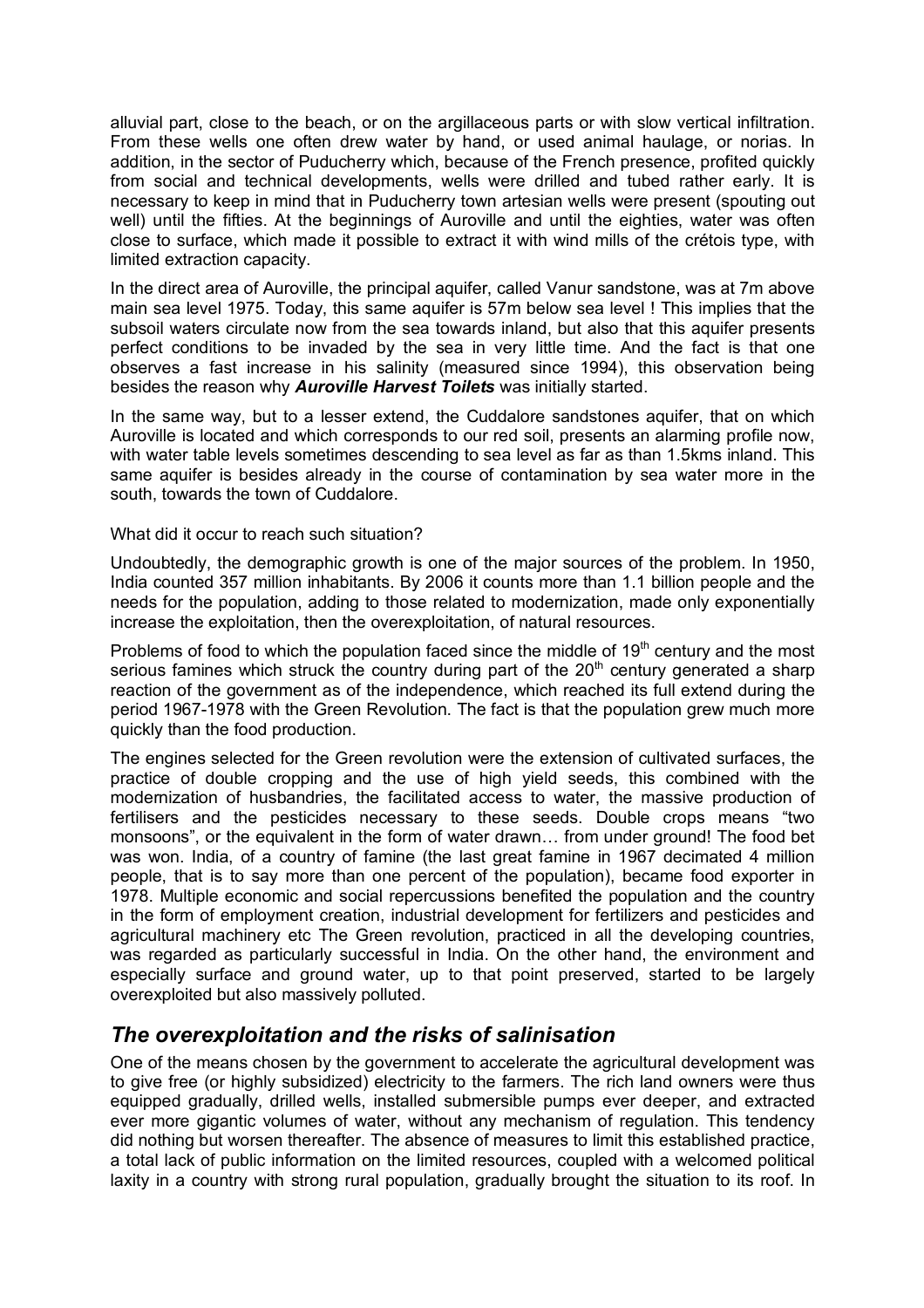the bioregion of Auroville, in the early eighties, the groundwater water extraction from the main aquifer is about equal to the natural recharge. During the eighties, it doubled it. In the nineties, it is eight times the natural recharge which is extracted annually, and today it is proven that fifteen to twenty times the recharged volume is extracted from the principal aquifer! During the same period, Puducherry passed from one to three harvests of rice or sugar cane per year! With the collapse of the aquifer generated by this overexploitation - the principal aquifer broke down of 57 meters - the subsoil water movements were reversed, running now from sea towards inland and creating the ideal conditions for massive and flush like sea water intrusion. This depletion, accelerating with the ever growing extraction, gradually brought an increase in the salinity of the groundwater. This phenomenon present throughout the coast of India is found also far inland because of emptying of the main groundwater resources and thus of the upward leakage of deeper naturally salty (fossil) aquifers. Today, in Auroville' s bioregion, the water intended for domestic needs in the villages is of unsuitable quality almost everywhere. In certain zones, the rate of salinity is such that it affects the agricultural production. To that comes to be added the infiltration of often very dangerous pesticides, the overused fertilizers and other industrial and urban wastes which, for lack of adequate treatments, are found concentrated in the ground and the water.

Fortunately, this increasing salinity is not yet the fact of the intrusion of sea water, at least in the close vicinity of Auroville. On the other hand, 20 kilometers south, the disaster is on going. We seat on a time bomb: the current scenario of overexploitation of the groundwater resources, if not massively and very quickly corrected, guarantees a major catastrophe for the 1,2 million people living in the bioregion of Auroville. Let us keep in mind that a sea water intrusion as massive as that which could occur under the conditions which prevail today is a catastrophe that Nature would spend fifteen thousand years to repair…

But the threat of salt does not stop there: to this situation at the very least alarming, the tsunami of December 2004 came to add its misdeeds.

## **The tsunami**

In addition to the destruction and the losses of which so many people suffered, another phenomenon, less noticed but however alarming, occurred. Into the few minutes during which the sea came to cover the grounds, a phenomenal volume of salty water intruded into the ground, carrying with it the dejections strewing the beaches, privileged place of public defecation since immemorial times. The immediate result was that the fresh water presents in the dunes, which fed the large population living along the coasts, was found in a few minutes completely unsuitable for consumption. Everywhere along the coast, the government and NGOs had to ensure in emergency the needs for freshwater. But also, and that was the very first time, to address the sanitary requirement.

The importance of these factors on public health emerged only further with time, and a vast segment of the public health hazards and lack sanitary arrangements, largely occulted until that point of time, emerged to light to disappear no more. The emergency and temporary camps are transformed into a multitude of new settlements with high population density, in zones without access to water, speaking about sewer or purification, elements completely absent from the rural and coastal Indian landscape.

Where to find water? How to avoid the dramatic problems which can emerge from the deplorable hygienic conditions? Which are the existing techniques and are they adapted to the conditions, the population needs, and the local capacities? The water tables are everywhere within a few tens of centimeters from the ground, often salty and very sensitive to pollution, when the rebuilt areas are not quite simply flooded during monsoon. An enormous headache and a vast challenge to be solved at all levels. The solutions used initially, including by the international agencies specialized in public health and water sector, were catastrophic and completely misfit. Of this hard lesson, gradually, the government and